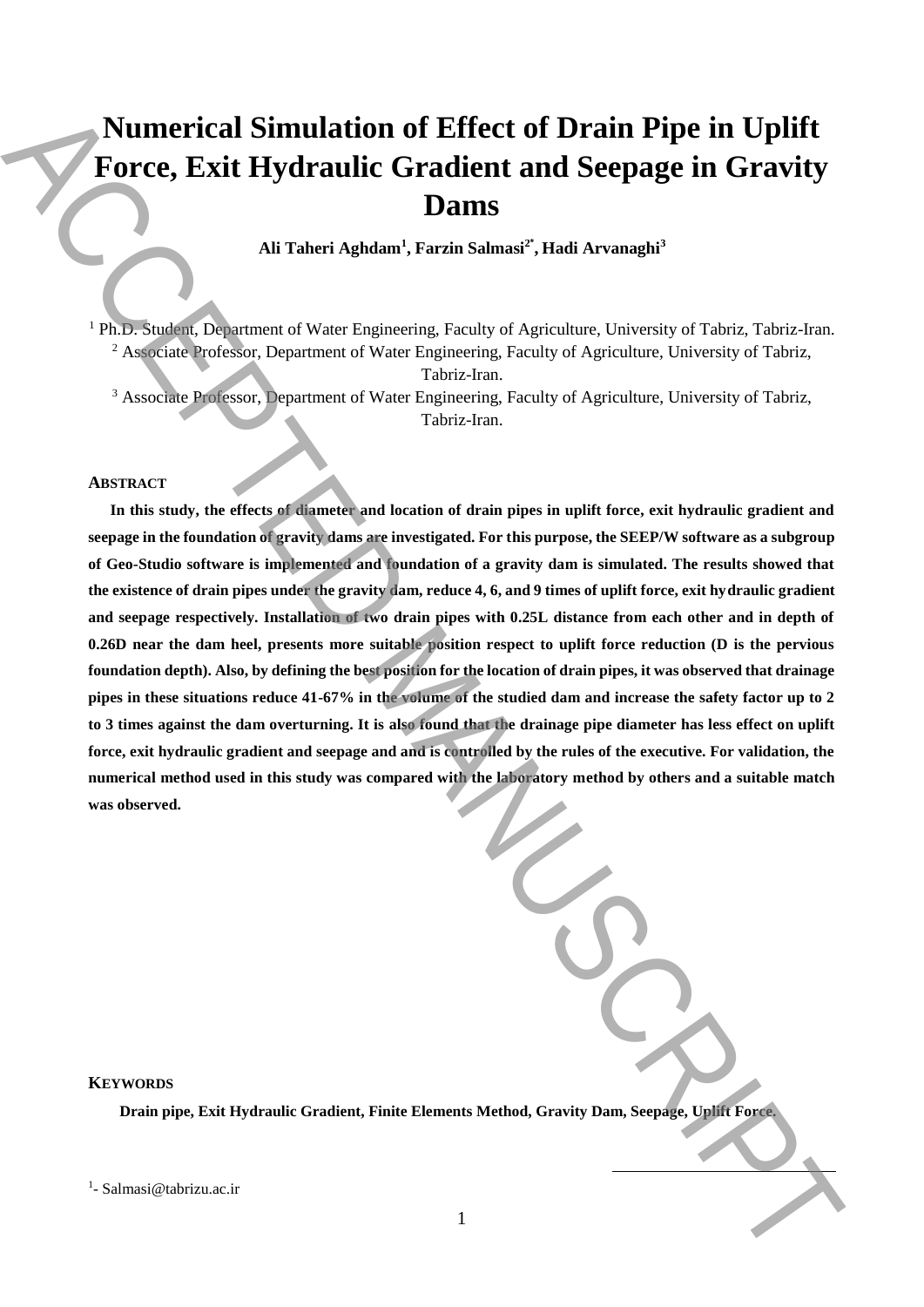#### **1. Introduction**

 One of the major factors in dam destruction is seepage from dams and subsequent increase in uplift force. All dams and water retention structures, are exposed to water passing through foundation, sides and sometimes their bodies. So that, the water in the dam reservoir, at any moment, tends to seepage through the dam and at the junction of the dam body with foundation. In addition, water tends to seeps from the pores in the foundation soil and appear downstream of dam. This flow causes performing a force from down to up in the body of dam so called uplift force [1]. The exit hydraulic gradient is also the most important design criterion for the safety factor compared to the piping of foundation. One of the measures used to reduce the uplift force and also to reduce the exit hydraulic gradient is the creation of cut off walls [2]. Mansouri and Salmasi [3] studied the effect of horizontal drainage and cut off walls on seepage and uplift pressure in homogeneous earth dam using numerical simulation. The results showed that increasing the length of the horizontal drain increases the rate of seepage and exit hydraulic gradient. The seepage from the dam is also reduced by increasing the depth of the cut off wall. The installation of the cut off wall in the middle of the foundation leads to a 19.68% reduction in the hydraulic gradient relative to the installation of the cut off on the upstream. Azizi et al., [4] studied the influence of the weep holes and cut off on the uplift pressure in the stilling basin of a diversion dam. The results showed that the upstream cut off wall with a depth of 8 meters reduced the uplift force by about 63% and the exit hydraulic gradient decreased by 79% compared to the non-cut off wall state. In the present study, the best position of drain pipe is determined for minimum uplift force, exit hydraulic gradient and seepage. Also the safety factor against overturning of the non-drain mode and the effect of drains construction on the reduction of the gravity dam volume is determined and all cases are compared with the non-drain mode. The body distance from the dam body of the water is a matter of the water in the state of the water in the state of the water in the state of the water in the state of the water in the state of the water in the state of t

#### **2. Material and Methods**

 In the present study, for numerical simulation, seep/w software is used to simulate the porous soil environment by finite element method [5]. Figure 1 shows the geometrical cross-section of the gravity dam and the position of the drain pipes located in the dam foundation with the parameters studied. Table 1, shows the range of dimensionless parameters changes in the present study. Also *N* is the number of drains.



**Figure 1: Two-dimensional view of the gravity dam and its foundation in the present study**

**Table 1: Range of dimensionless parameters changes in the present study**

| un present stuur |           |            |               |            |              |
|------------------|-----------|------------|---------------|------------|--------------|
| L/H              | 0.8       |            | 1.2           | 1.5        |              |
| d/D              | 0.003     | 0.006      | 0.01          | ---        | ---          |
| N                |           | $- - -$    | ---           | ---        |              |
| $(x_i, y_i)$     | $a=(0,5)$ | $b=(15,5)$ | $c=(30.75,5)$ | $d=(45.5)$ | $e=(61.5,5)$ |
| (m,m)            | $f=(0.8)$ | $g=(15,8)$ | $h=(30.75.8)$ | $i=(45.8)$ | $i=(61.5,8)$ |

 In this study, the numerical model was simulated separately by changing the diameter and dimensionless parameter L/H while the drains were embedded in the coordinates ab, ac, ad, …, ij. In order to compare the effect of drains pipe location and drains size on uplift force, exit hydraulic gradient and seepage, the model was simulated for non-drain mode for different (L/H). For numerical simulation, the boundary conditions at the upstream and downstream of the gravity dam are defined as the water behind in the reservoir and water height in tail-water as compressive head. It should be noted that due to the lack of water at the downstream of dam, the boundary condition is considered as a zero hydraulic head. Also, for horizontal drainage under gravity dam, hydraulic head is considered as zero pressure. The foundation materials of the gravity dam considered as a homogeneous porous and isotropic environment with a hydraulic conductivity of 0.0002 m/s. In this study, the drain pipe is located inside the filter on the side of 30 cm, which hydraulic conductivity is 100 times the hydraulic conductivity of the soil in foundation.

#### **3. Results and discussion**

 After solving the problem governing equation with the specified boundary conditions, the results of these models can be extracted.

# **3.1. Influence of lateral walls distance**

To eliminate the effect of lateral boundaries in the numerical model on the results, the ratio of these walls